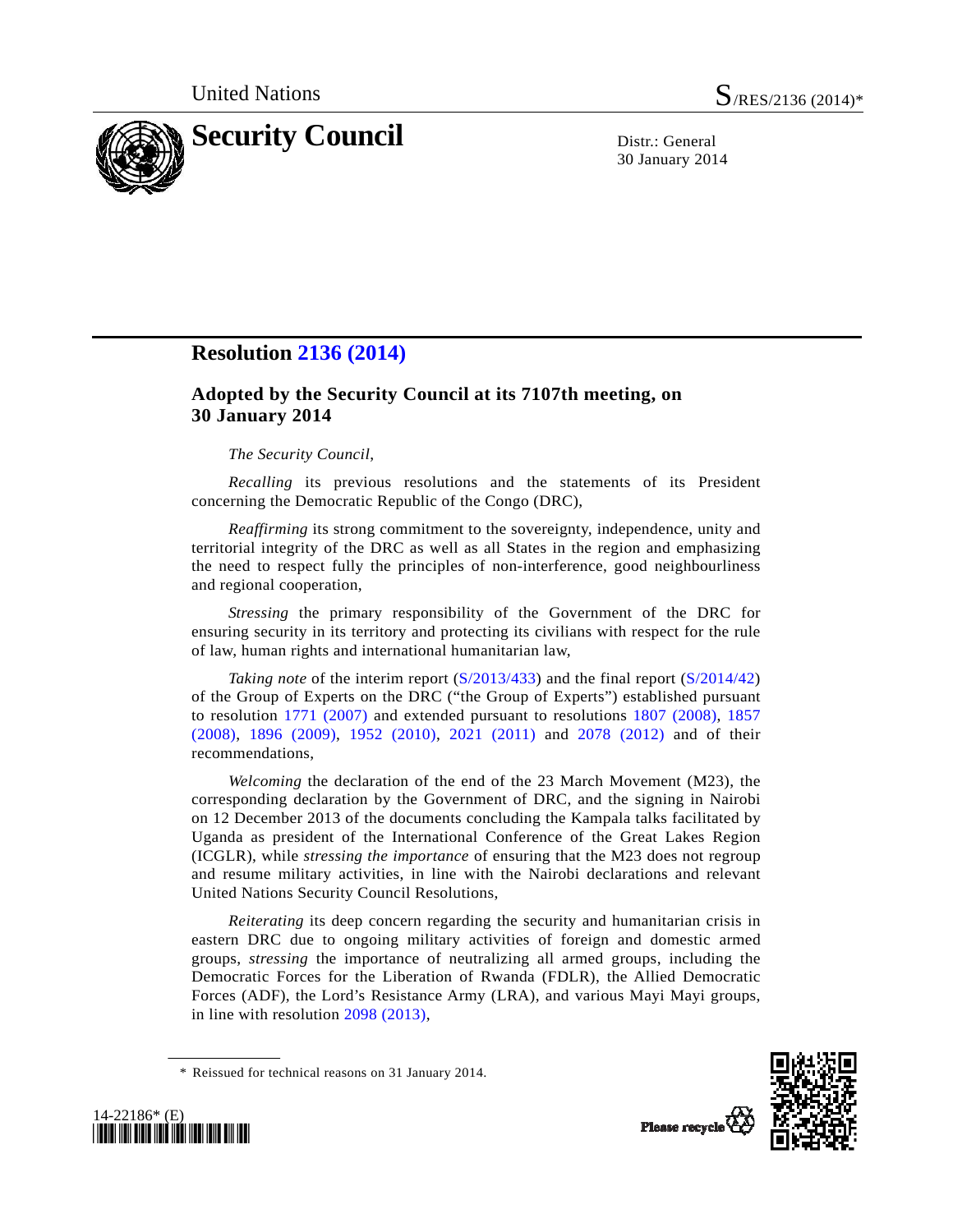*Reiterating* its strong condemnation of any and all internal or external support to armed groups active in the region, including through financial, logistical and military support,

*Condemning* the illicit flow of weapons within and into the DRC in violation of resolutions [1533 \(2004\),](http://undocs.org/S/RES/1533(2004)) [1807 \(2008\),](http://undocs.org/S/RES/1807(2008)) [1857 \(2008\)](http://undocs.org/S/RES/1857(2008)), [1896 \(2009\)](http://undocs.org/S/RES/1896(2009)), [1952 \(2010\)](http://undocs.org/S/RES/1952(2010)), [2021 \(2011\)](http://undocs.org/S/RES/2021(2011)) and [2078 \(2012\),](http://undocs.org/S/RES/2078(2012)) and *declaring* its determination to continue to monitor closely the implementation of the arms embargo and other measures set out by its resolutions concerning the DRC,

*Acknowledging* in this respect the important contribution the Councilmandated arms embargo makes to countering the illicit transfer of small arms and light weapons in the DRC, and in supporting post-conflict peacebuilding, disarmament, demobilization and reintegration and security sector reform,

*Recalling* the linkage between the illegal exploitation of natural resources, including poaching and illegal trafficking of wildlife, illicit trade in such resources, and the proliferation and trafficking of arms as one of the major factors fuelling and exacerbating conflicts in the Great Lakes region of Africa, and encouraging the continuation of the regional efforts of the ICGLR and the governments involved against the illegal exploitation of natural resources, and *stressing*, in this regard, the importance of regional cooperation and deepening economic integration with special consideration for the exploitation of natural resources,

*Noting with great concern* the persistence of serious human rights abuses and humanitarian law violations against civilians in the eastern part of the DRC, including summary executions, sexual and gender based violence and large scale recruitment and use of children committed by armed groups,

*Noting with deep concern* reports and allegations indicating the persistence of serious human rights and international humanitarian law violations committed by Congolese armed forces (FARDC), including those committed with impunity,

*Noting with deep concern* reports indicating FARDC collaboration with the FDLR at a local level, *recalling* that the FDLR is a group under United Nations sanctions whose leaders and members include perpetrators of the 1994 genocide against the Tutsi in Rwanda, during which Hutu and others who opposed the genocide were also killed, and have continued to promote and commit ethnically based and other killings in Rwanda and in the DRC, and *stressing* the importance of permanently addressing this threat,

*Calling* for all those responsible for violations of international humanitarian law and violations or abuses of human rights, as applicable, including those involving violence or abuses against children and acts of sexual and gender-based violence, to be swiftly apprehended, brought to justice and held accountable,

*Welcoming* the efforts of the United Nations Secretary-General as well as of the ICGLR, the Southern African Development Community (SADC) and the African Union (AU), to restore peace and security in eastern DRC,

*Welcoming* the signing in Addis Ababa on 24 February 2013 of the Peace, Security and Cooperation Framework for the Democratic Republic of the Congo and the region ("the PSC Framework") and the nomination of Special Envoy Mary Robinson, *and reiterating the need* for all signatories to fulfil promptly, fully and in good faith their respective commitments,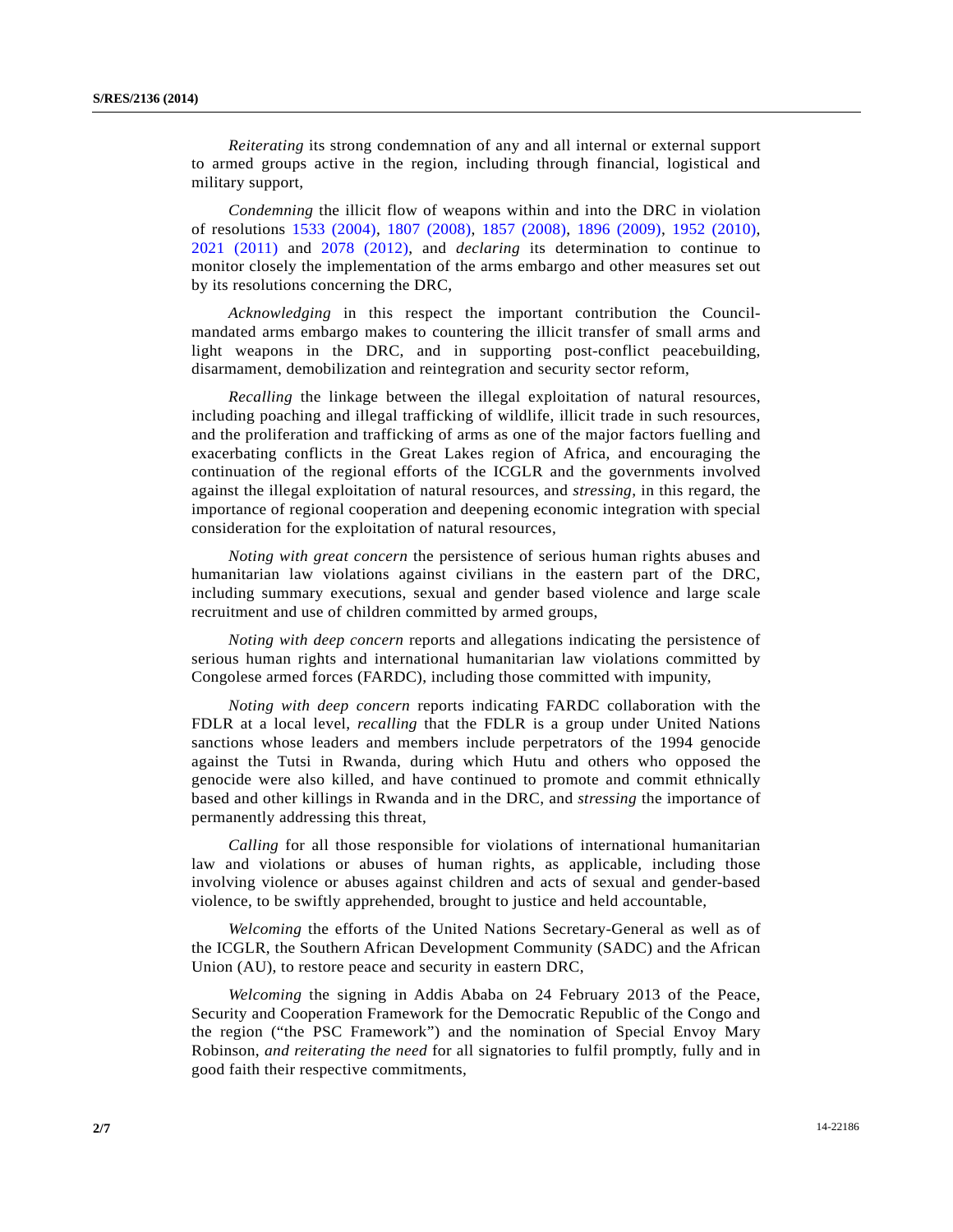*Taking note* of the Declaration of the Summit of the Heads of State and Government of the ICGLR on the Promotion of Peace, Security, Stability and Development in the Great Lakes Region held in Luanda on 15 January 2014,

*Recalling* all its relevant resolutions on women and peace and security, on children and armed conflict, and on the protection of civilians in armed conflicts,

*Calling on* all parties to cooperate fully with the United Nations Organization Stabilization Mission in the DRC (MONUSCO), *reiterating* its condemnation of any attacks against peacekeepers, and *emphasizing* that those responsible for such attacks must be brought to justice,

*Determining* that the situation in the DRC continues to constitute a threat to international peace and security in the region,

*Acting* under Chapter VII of the Charter of the United Nations,

 1. *Decides* to renew until 1 February 2015 the measures on arms imposed by paragraph 1 of resolution [1807 \(2008\)](http://undocs.org/S/RES/1807(2008)) and *reaffirms* the provisions of paragraphs 2, 3 and 5 of that resolution and further decides that the measures on arms imposed by paragraph 1 of resolution [1807 \(2008\)](http://undocs.org/S/RES/1807(2008)) shall not apply to the supply of arms and related material, as well as assistance, advice or training, intended solely for the support of or use by the African Union-Regional Task Force;

 2. *Decides* to renew, for the period specified in paragraph 1 above, the measures on transport imposed by paragraphs 6 and 8 of resolution [1807 \(2008\)](http://undocs.org/S/RES/1807(2008)) and *reaffirms* the provisions of paragraph 7 of that resolution;

 3. *Decides* to renew, for the period specified in paragraph 1 above, the financial and travel measures imposed by paragraphs 9 and 11 of resolution [1807](http://undocs.org/S/RES/1807(2008))  [\(2008\)](http://undocs.org/S/RES/1807(2008)) and *reaffirms* the provisions of paragraphs 10 and 12 of that resolution regarding the individuals and entities referred to in paragraph 4 of resolution [1857](http://undocs.org/S/RES/1857(2008))  [\(2008\)](http://undocs.org/S/RES/1857(2008)) and *reaffirms* the provisions of paragraphs 10 and 12 of resolution [1807](http://undocs.org/S/RES/1807(2008))  [\(2008\)](http://undocs.org/S/RES/1807(2008)) in relation to those measures;

 4. *Decides* that the measures referred to in paragraph 3 above shall apply to the following individuals, and, as appropriate, entities, as designated by the Committee:

 (a) Individuals or entities acting in violation of the measures taken by Member States in accordance with paragraph 1 above;

 (b) Political and military leaders of foreign armed groups operating in the Democratic Republic of the Congo who impede the disarmament and the voluntary repatriation or resettlement of combatants belonging to those groups;

 (c) Political and military leaders of Congolese militias, including those receiving support from outside the DRC, who impede the participation of their combatants in disarmament, demobilization and reintegration processes;

 (d) Individuals or entities operating in the DRC and recruiting or using children in armed conflict in violation of applicable international law;

 (e) Individuals or entities operating in the DRC and involved in planning, directing, or participating in the targeting of children or women in situations of armed conflict, including killing and maiming, rape and other sexual violence, abduction, forced displacement, and attacks on schools and hospitals;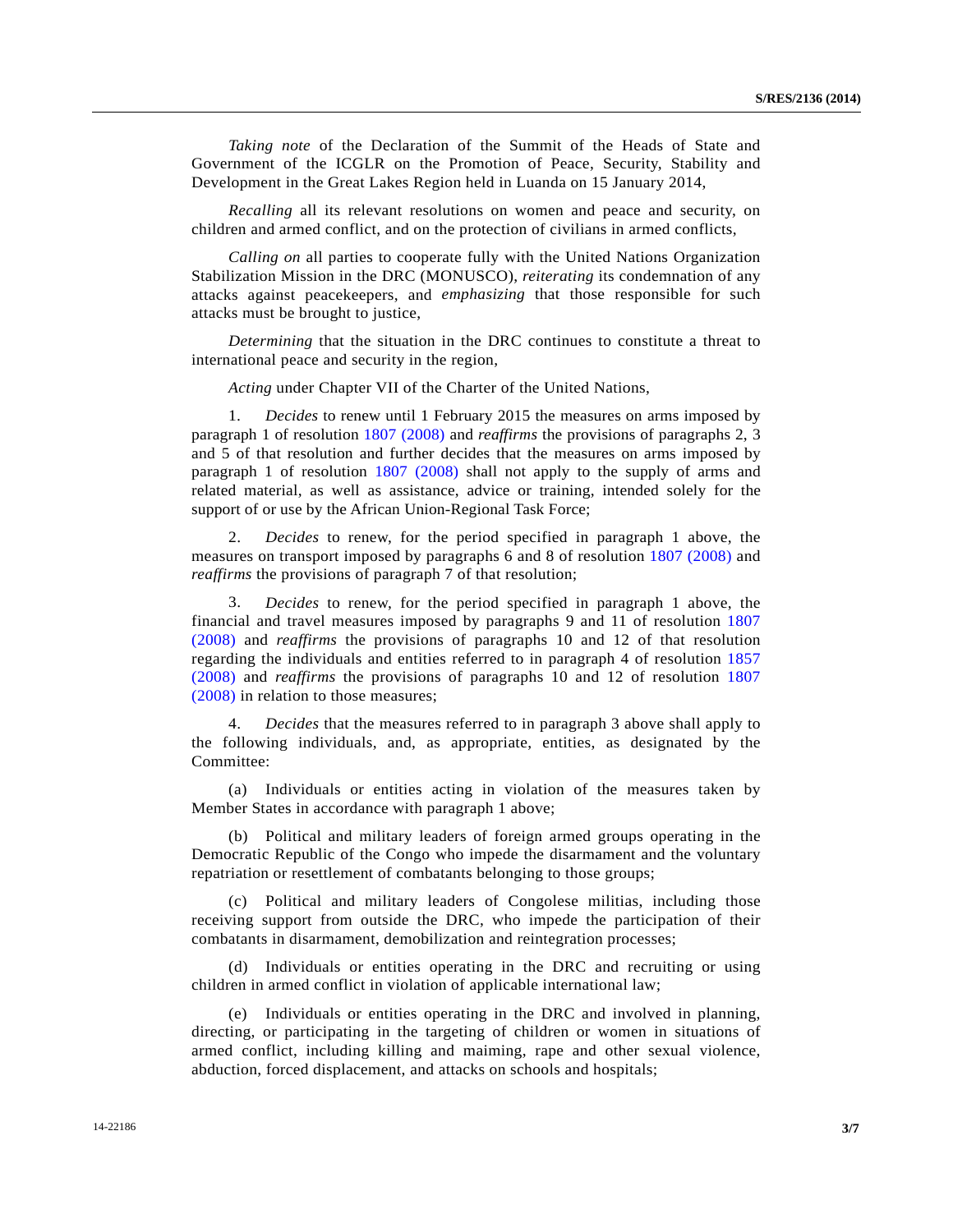(f) Individuals or entities obstructing the access to or the distribution of humanitarian assistance in the DRC;

 (g) Individuals or entities supporting armed groups in the DRC through illicit trade of natural resources, including gold or wildlife as well as wildlife products;

 (h) Individuals or entities acting on behalf of or at the direction of a designated individual or entity, or acting on behalf of or at the direction of an entity owned or controlled by a designated individual or entity;

Individuals or entities who plan, direct, sponsor or participate in attacks against MONUSCO peacekeepers;

 (j) Individuals or entities providing financial, material, or technological support for, or goods or services to, or in support of a designated individual or entity;

 5. *Requests* the Secretary-General to extend, for a period expiring on 1 February 2015, the Group of Experts established pursuant to resolution [1533](http://undocs.org/S/RES/1533(2004))  [\(2004\)](http://undocs.org/S/RES/1533(2004)) and renewed by subsequent resolutions and *requests* the Group of Experts to fulfil its mandate as set out in paragraph 18 of resolution [1807 \(2008\)](http://undocs.org/S/RES/1807(2008)) and expanded by paragraphs 9 and 10 of resolution [1857 \(2008\),](http://undocs.org/S/RES/1857(2008)) and to present to the Council, through the Committee, a written mid-term report by 28 June 2014, and a written final report before 16 January 2015, *welcomes* the practice of receiving additional updates from the Group of Experts as appropriate, and further requests that, after a discussion with the Committee, the Group of Experts submit to the Council its final report upon termination of the Group's mandate;

 6. *Strongly condemns* all armed groups operating in the region and their violations of international humanitarian law as well as other applicable international law, and abuses of human rights including attacks on the civilian population, MONUSCO peacekeepers and humanitarian actors, summary executions, sexual and gender based violence and large scale recruitment and use of children, and *reiterates* that those responsible will be held accountable;

 7. *Demands* that the Democratic Forces for the Liberation of Rwanda (FDLR), the Allied Democratic Forces (ADF), the Lord's Resistance Army (LRA) and various Mayi Mayi groups cease immediately all forms of violence and other destabilizing activities and that their members immediately and permanently disband, lay down their arms and demobilize children from their ranks;

 8. *Calls upon* all States, especially those in the region, to take effective steps to ensure that there is no support, in and from their territories, for the armed groups in the eastern part of the DRC, welcoming the positive international developments in regard to addressing the risks posed by armed group leaders in the diasporas, and *calls upon* all States to take steps, where appropriate, against leaders of the FDLR and other armed groups residing in their countries;

 9. *Demands* that the Government of the DRC, per its commitments in the Nairobi Declarations of 12 December 2013, accelerate the implementation of its Disarmament, Demobilisation and Reintegration programme, in coordination with the United Nations, international organizations and neighbouring countries where former M23 combatants have found refuge, *requests*, in this respect, and in accordance with the Nairobi declarations and in line with commitments under the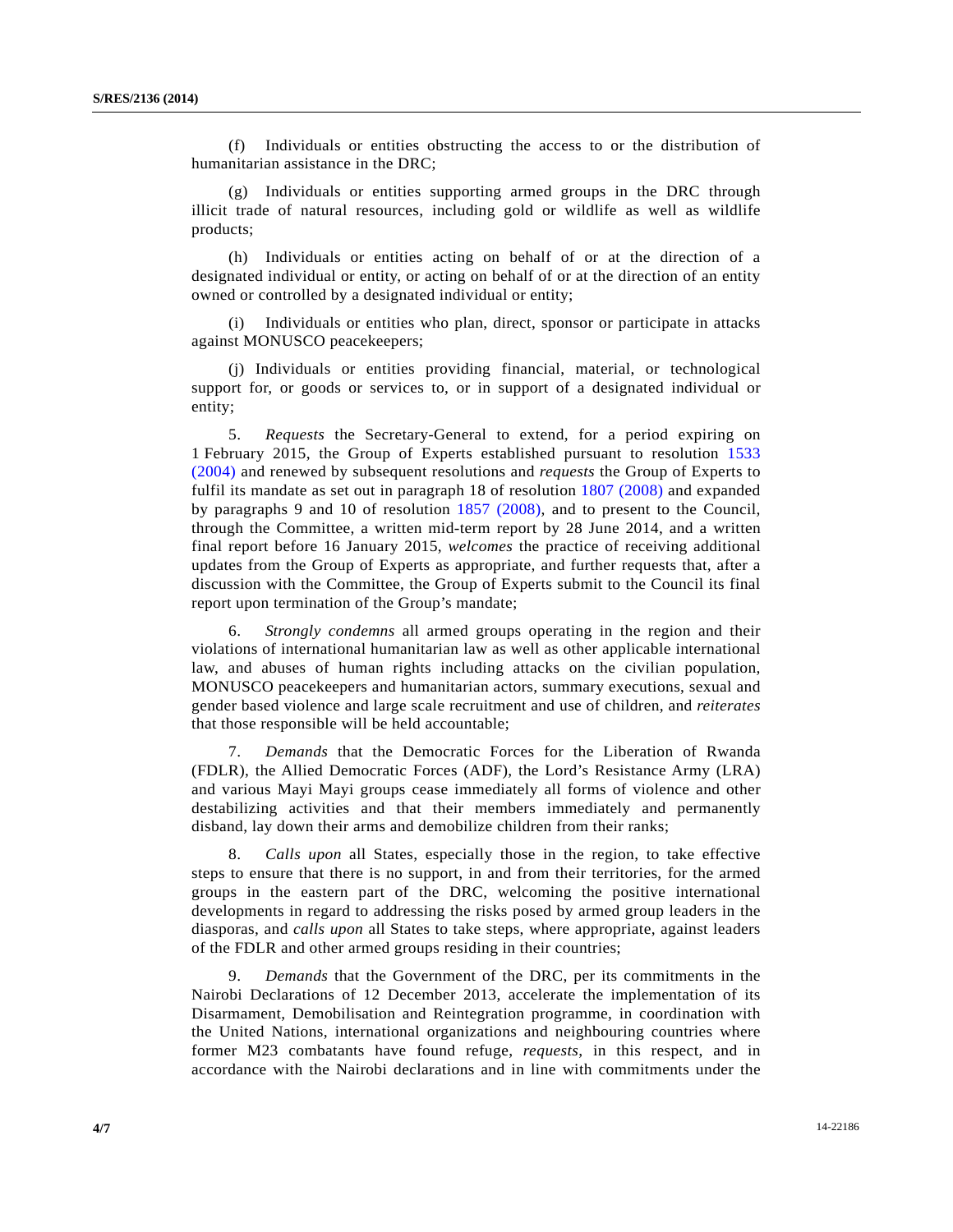PSC Framework agreement, the United Nations and international organizations to work together with neighbouring states to urgently address the situation of former M23 combatants located in their territories, *and stresses the importance* of ensuring that the M23 does not regroup and resume military activities, in line with the Nairobi declarations and relevant United Nations Security Council Resolutions;

 10. *Welcomes* the progress made to date by the Government of the DRC on ending the use of children in armed conflict and *urges* the Government of the DRC to follow through on its commitments made in the action plan signed with the United Nations detailing concrete, time-bound measures to release and reintegrate children associated with the Congolese armed forces and to prevent further recruitment, and for the protection of girls and boys from sexual violence;

 11. *Stresses* the importance of the Government of the DRC actively seeking to hold accountable those responsible for war crimes and crimes against humanity in the country and of regional cooperation to this end, including through its ongoing cooperation with the International Criminal Court, *encourages* MONUSCO to use its existing authority to assist the government of the DRC in this regard, and *calls on* all signatories of the PSC Framework Agreement to continue to implement their commitments and cooperate fully with one another and the Government of the DRC, as well as MONUSCO to this end;

 12. *Recalling* that there should be no impunity for any of those responsible for violations of international humanitarian law and violations and abuses of human rights in the DRC and the region, and, in this regard, *urging* the DRC, all countries in the region and other concerned United Nations Member States to bring perpetrators to justice and hold them accountable;

 13. *Decides* that the measures imposed by paragraph 9 of resolution [1807](http://undocs.org/S/RES/1807(2008))  [\(2008\)](http://undocs.org/S/RES/1807(2008)) shall not apply as per the criteria set out in paragraph 10 of resolution 2078;

 14. *Reiterates* its support to the Expanded Joint Verification Mechanism (EJVM), and welcomes the decision of the ICGLR to grant permanent representation of MONUSCO in the EJVM;

 15. *Calls on* the Government of the DRC to enhance stockpile security, accountability and management of arms and ammunition, with the assistance of international partners, to address urgently reports of diversion to armed groups, as necessary and requested, and to urgently implement a national weapons marking program, in particular for state-owned firearms, in line with the standards established by the Nairobi Protocol and the Regional Centre on Small Arms;

 16. *Recalls* the mandate of MONUSCO to monitor the implementation of the arms embargo, in cooperation with the Group of Experts, and in particular to observe and report on flows of military personnel, arms or related materiel across the eastern border of the DRC, including by using surveillance capabilities provided by unmanned aerial systems, seize, collect and dispose of arms or related materials whose presence in the DRC violates the measures imposed by paragraph 1 of resolution [2078 \(2012\)](http://undocs.org/S/RES/2078(2012)), in accordance with paragraph 12 (c) of paragraph [2098](http://undocs.org/S/RES/2098(2013))  [\(2013\);](http://undocs.org/S/RES/2098(2013))

 17. *Requests* MONUSCO to assist the Committee established pursuant to paragraph 8 of resolution [1533 \(2004\)](http://undocs.org/S/RES/1533(2004)) and the Group of Experts established by the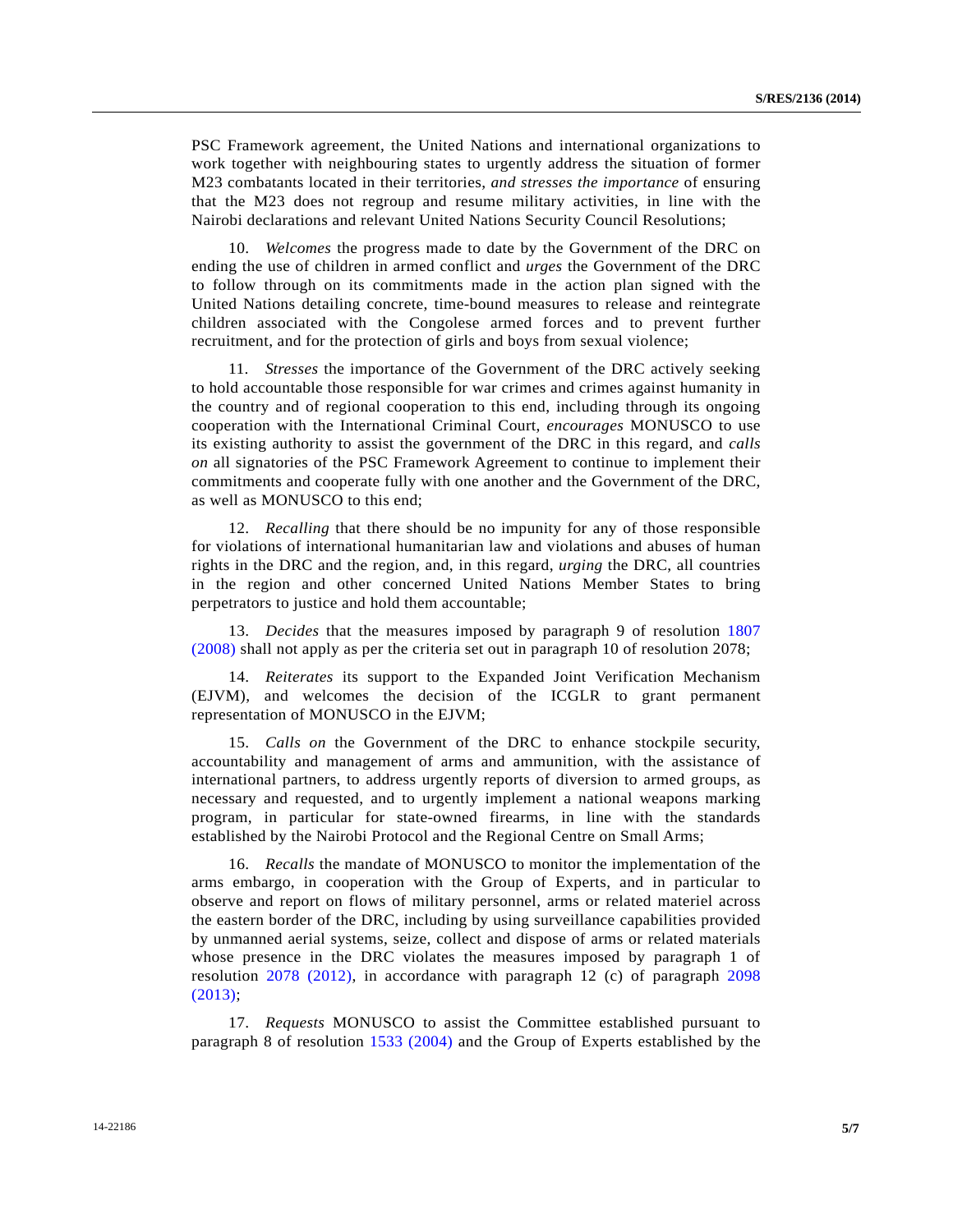same resolution, within its capabilities, including by passing information relevant to the implementation of the sanctions measures;

 18. *Emphasizes* the primary responsibility of the Government of the DRC to reinforce State authority and governance in eastern DRC, including through effective security sector reform to allow army, police and justice sector reform, and to end impunity for violations and abuses of human rights and violations of international humanitarian law, urges the Government of the DRC to increase efforts in this regard, in accordance with its national commitments under the PSC framework and *further encourages* the continuation of efforts by the Government of the DRC to address issues of illegal exploitation and smuggling of natural resources;

 19. *Welcomes* in this regard the measures taken by the Congolese Government to implement the due diligence guidelines on the supply chain of minerals, as defined by the Group of Experts and the Organization for Economic Cooperation and Development, and *calls on* all States to assist the DRC, the ICGLR and the countries in the Great Lakes region in the implementation of the guidelines;

 20. *Welcomes* measures taken by the Governments in the region, in particular Rwanda and the DRC, to implement the due diligence guidelines, including adopting the Regional Certification Mechanism (RCM) of the ICGLR into their national legislation, in accordance with OECD Guidance and international practice, and *requests* the extension of the certification process to other Member States in the region as recommended by the Luanda Declaration of 15 January 2014;

 21. *Encourages* a swift response by the ICGLR to put in place the necessary technical capacity required to support Member States in their fight against the illegal exploitation of natural resources, and *further encourages* the ICGLR to take immediate actions to fully implement the mineral certification process;

 22. *Encourages* all States, particularly those in the region, to continue to raise awareness of the Group of Experts due diligence guidelines, and to continue efforts to end mineral smuggling, in particular in the gold sector as part of broader efforts to mitigate the risk of further financing armed groups and criminal networks within the FARDC;

 23. *Reaffirms* the provisions of paragraphs 6 to 13 of resolution [1952 \(2010\)](http://undocs.org/S/RES/1952(2010)) and requests the Group of Experts to continue to study the impact of due diligence;

 24. *Reaffirms* the provisions of paragraphs 7 to 9 of resolution [2021 \(2011\)](http://undocs.org/S/RES/2021(2011)) and *reiterates its call* to the DRC and States in the Great Lakes region to require their customs authorities to strengthen their control on exports and imports of minerals from the DRC, and to cooperate at the regional level to investigate and combat regional criminal networks and armed groups involved in the illegal exploitation of natural resources, including wildlife poaching and trafficking;

 25. *Recalls* the mandate of MONUSCO to support the Congolese authorities in the implementation of their national commitments under the PSC Framework agreement, in line with resolution [2098 \(2013\),](http://undocs.org/S/RES/2098(2013)) and notes that MONUSCO should play a role in preventing the provision of support to armed groups from illicit activities, including production and trade in natural resources, notably by carrying out spot checks and regular visits to mining sites, trade routes and markets, in the vicinity of the five pilot trading counters;